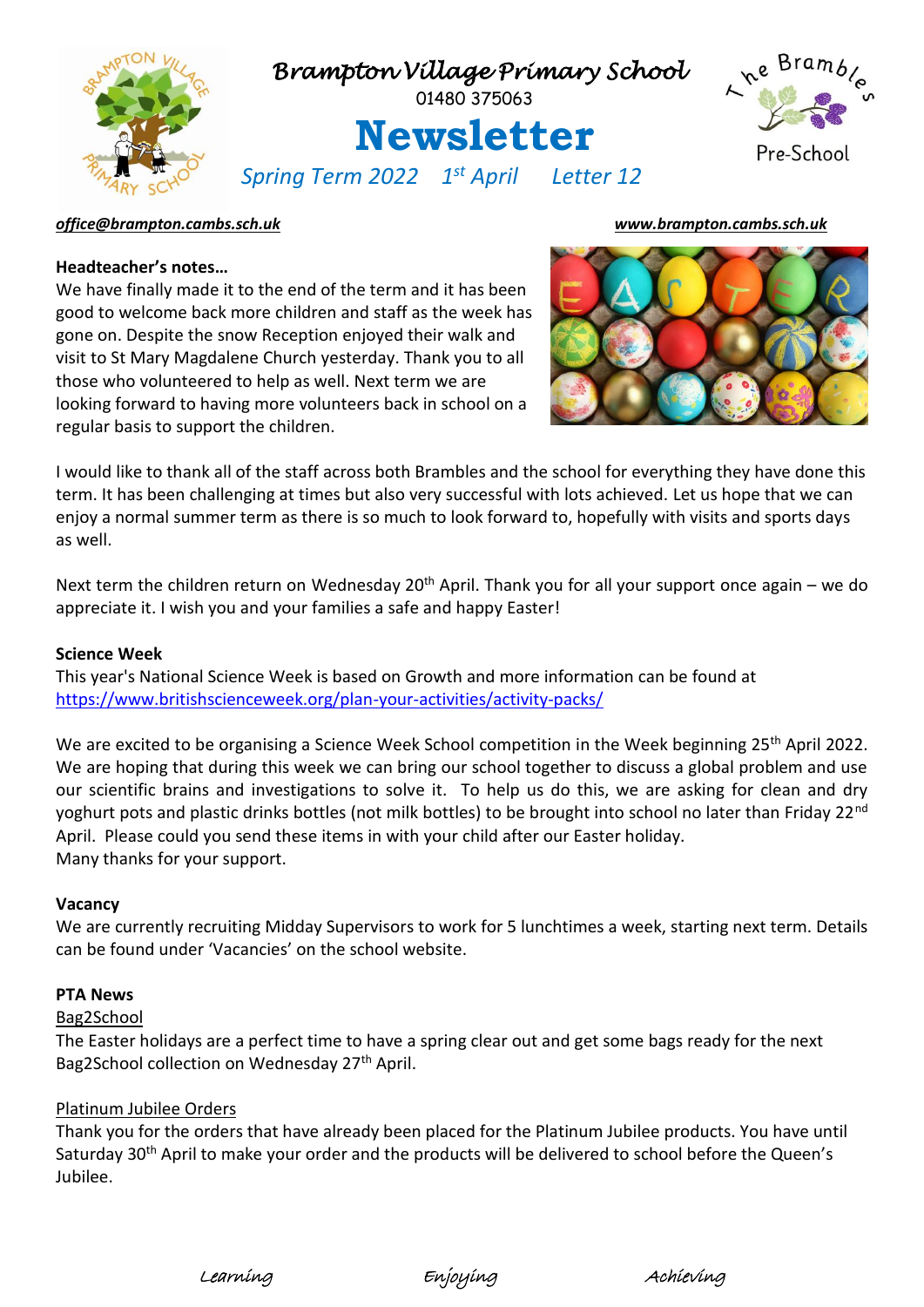

## Cake Friday

Friday 29th April will be the first Cake Friday for a couple of years and for a number of you it will be your first one!

For this time, we will be asking for cake donations (please no nuts) from Brambles, Year 1, Year 3 and Year 5. Parents of children in these year groups please send your child to school on the morning of Friday 29<sup>th</sup> April with either homemade or shop-bought cupcakes, tray bakes or slices to their classrooms.

Please remember to label any containers that you would like back with your child's name and class and you can collect them from the school office the following Monday morning.

Everyone is welcome at the cake sale which will take place in the KS1 hall from 3pm, please access the hall through the office reception where there will be signs guiding the way. Cakes will be sold at 50p each or three for £1. All proceeds are going towards the £6,000+ needed for KS1 playground improvements.

In order for this event to run smoothly, we will need volunteers to be behind the tables selling the cakes. Please can you log into the sign up below to help us out. We are able to organise for your children to be brought over to the hall so that you do not need to wait for them on the playground if that helps.

# <https://www.signupgenius.com/go/30E0B4CADA82AA2FB6-cake>

The PTA team thank you all for your support this term and we hope you have a fantastic Easter break!

*Summer Term 2022 May Bank Holiday Monday 2nd May Summer half term 30th May – 3 Summer term ends Thursday 21st July*

*Professional Day Tuesday 19th April staff training Summer term begins Wednesday 20th April children return* 30<sup>th</sup> May – 3<sup>rd</sup> June *Professional Day Monday 6th June staff training*